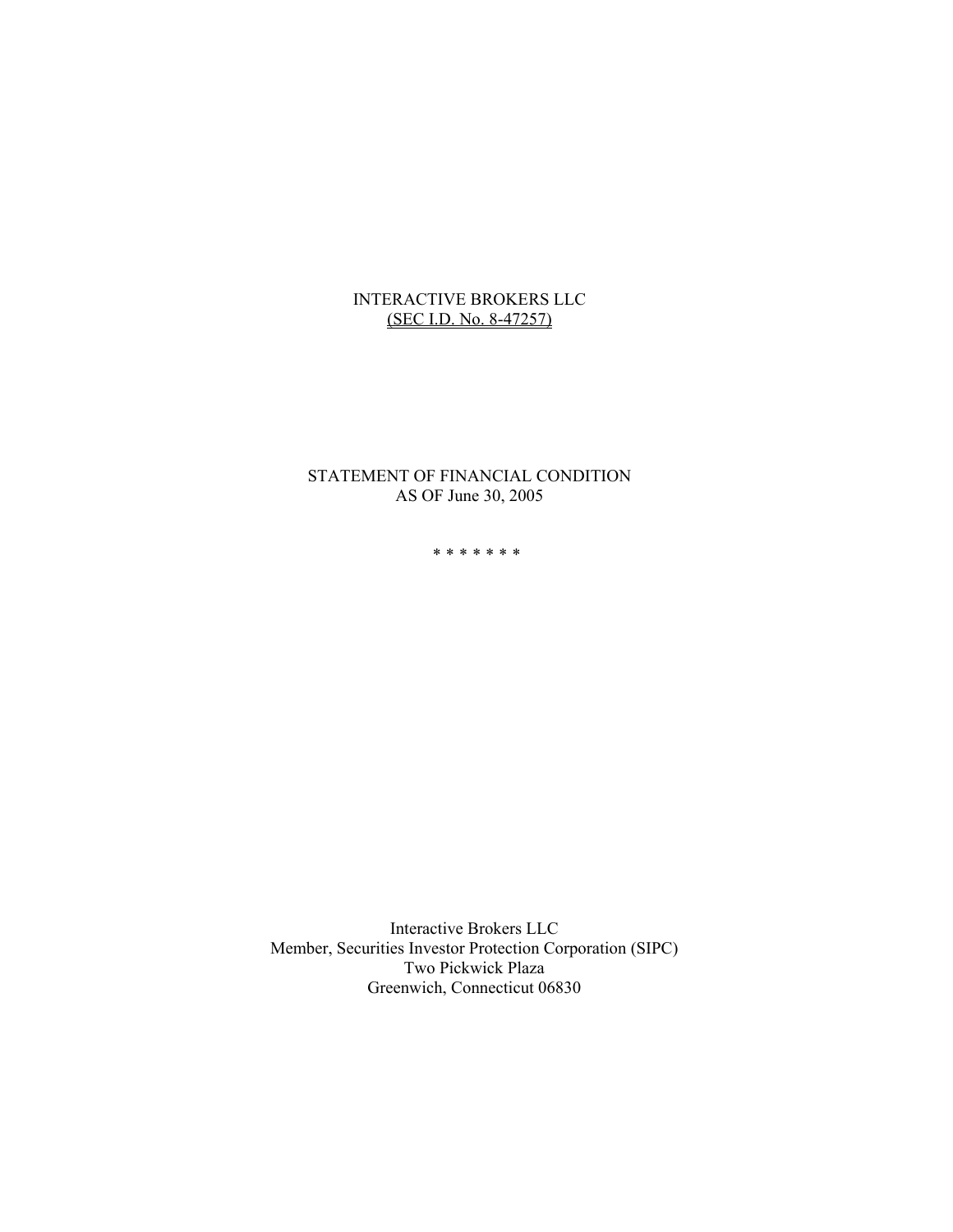# **INTERACTIVE BROKERS LLC**

## **STATEMENT OF FINANCIAL CONDITION JUNE 30, 2005**

## **ASSETS**

| Cash                                                                 | $\mathbb{S}$<br>81,449,526 |
|----------------------------------------------------------------------|----------------------------|
| Cash and securities - segregated under federal and other regulations | 1,425,896,786              |
| Securities purchased under agreements to resell                      | 33,906,200                 |
| Securities borrowed from an affiliate                                | 119,634,320                |
| Securities owned - pledged as collateral                             | 120,013,593                |
| Receivable from customers                                            | 305,913,296                |
| Receivable from brokers, dealers and clearing organizations          | 22,372,974                 |
| Receivable from affiliates                                           | 52,103,034                 |
| Other assets                                                         | 9,987,141                  |
|                                                                      |                            |
| <b>TOTAL ASSETS</b>                                                  | \$2,171,276,870            |
|                                                                      |                            |
|                                                                      |                            |
| <b>LIABILITIES AND MEMBERS' CAPITAL</b>                              |                            |
| <b>LIABILITIES:</b>                                                  |                            |
| Payables to customers                                                | \$1,890,315,996            |
| Due to affiliates                                                    | 7,763,875                  |
| Payables to brokers, dealers and clearing organizations              | 29,789,566                 |
| Accounts payable, accrued expenses and other liabilities             | 26,476,679                 |
|                                                                      |                            |
| <b>Total liabilities</b>                                             | 1,954,346,116              |
|                                                                      |                            |
| <b>MEMBERS' CAPITAL</b>                                              | 216,930,754                |
|                                                                      |                            |
|                                                                      |                            |
| TOTAL LIABILITIES AND MEMBERS' CAPITAL                               | \$2,171,276,870            |

See notes to statement of financial condition.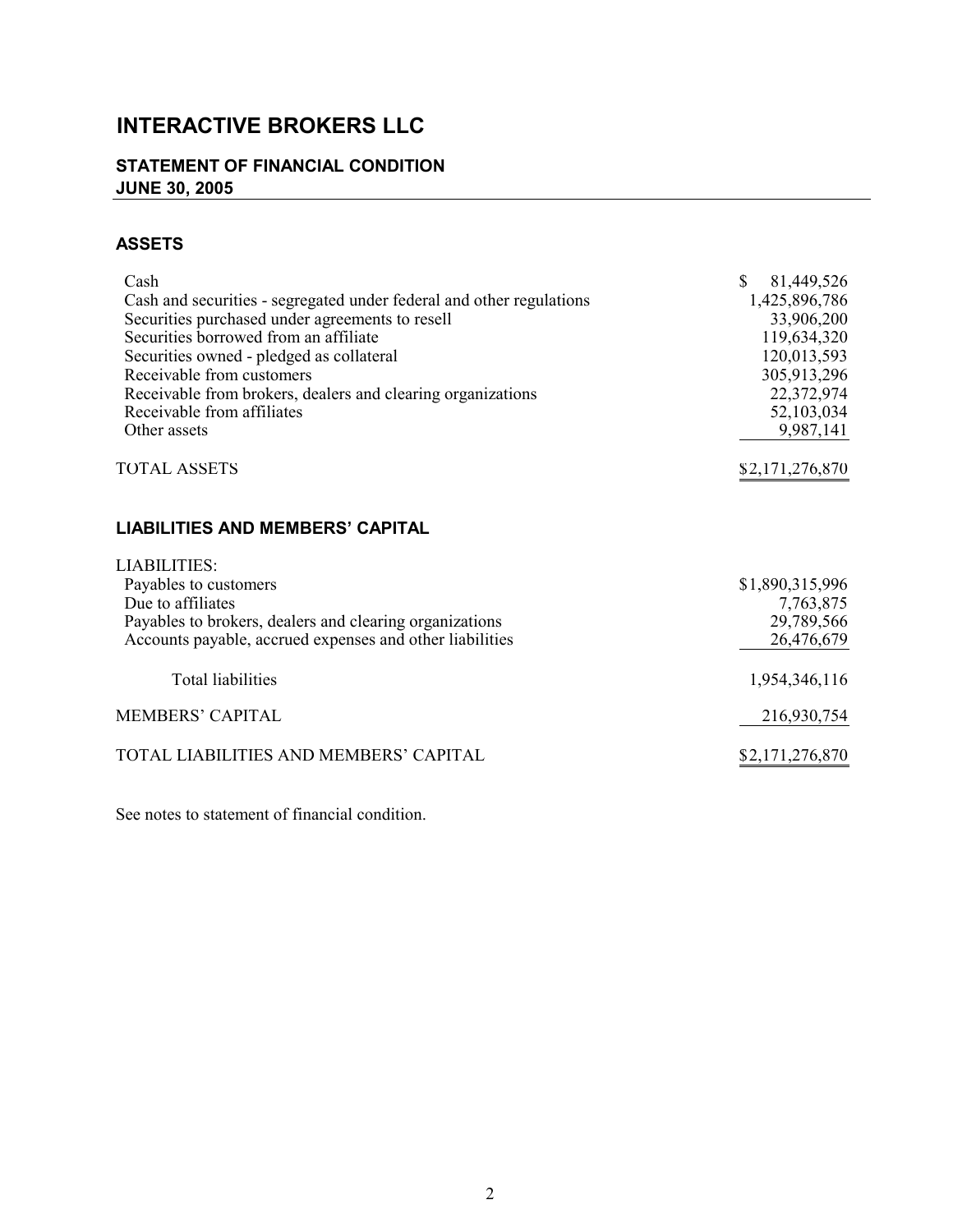## **INTERACTIVE BROKERS LLC**

## **NOTES TO STATEMENT OF FINANCIAL CONDITION JUNE 30, 2005**

## **1. ORGANIZATION AND NATURE OF BUSINESS**

Interactive Brokers LLC (the "Company"), a Connecticut limited liability company, is a broker-dealer registered under the Securities Exchange Act of 1934 and is a member of various securities and commodities exchanges and the National Association of Securities Dealers, Inc. The Company is also a member of the National Futures Association and a registered futures commission merchant. The Company executes and clears securities and commodities transactions for customers. Certain transactions are cleared through other clearing brokers. Accordingly, the Company carries security accounts for customers and is subject to the requirements of Rule 15c3-3 under the Securities Exchange Act of 1934 pertaining to the possession or control of customer-owned assets and reserve requirements. The Company also carries customer commodity accounts and is subject to the segregation requirements pursuant to the Commodity Exchange Act.

The Company is 99.9% owned by Interactive Brokers Group LLC ("IBGLLC"). In addition to the Company, IBGLLC is comprised of the following companies: Timber Hill LLC ("THLLC"), Timber Hill Europe AG ("THE"), Timber Hill Hong Kong Limited ("THHK"), Timber Hill Securities Hong Kong Limited ("THSHK"), Timber Hill Australia Pty Limited ("THA"), Timber Hill Canada Company ("THC"), Interactive Brokers Canada Inc. ("IBC") and Interactive Brokers (U.K.) Limited ("IBUK"). THE is the parent company of Timber Hill (U.K.) Limited ("THUK").

## **2. SIGNIFICANT ACCOUNTING POLICIES**

The accounting policies of the Company conform to accounting principles generally accepted in the United States of America and prevailing industry practice.

## *Use of Accounting Estimates*

The preparation of the statement of financial condition in conformity with accounting principles generally accepted in the United States of America requires management to make estimates and assumptions that affect the reported amounts of assets and liabilities and the disclosure of contingent assets and liabilities as of June 30, 2005. Actual results could differ from those estimates. Such estimates include estimated useful lives of equipment, estimated fair value of financial instruments and estimated contingency reserves.

## *Securities Owned – Pledged as Collateral*

Securities are carried at fair value. Fair value is based on readily available market data sources, which include quotes from various brokers or dealers. Security transactions are recorded on a trade date basis. At June 30, 2005, the Company had \$119,525,206 in U.S. Treasury Bills and \$488,372 in Canadian Treasury Bills that have been pledged with the Company's clearing organizations in the normal course of business.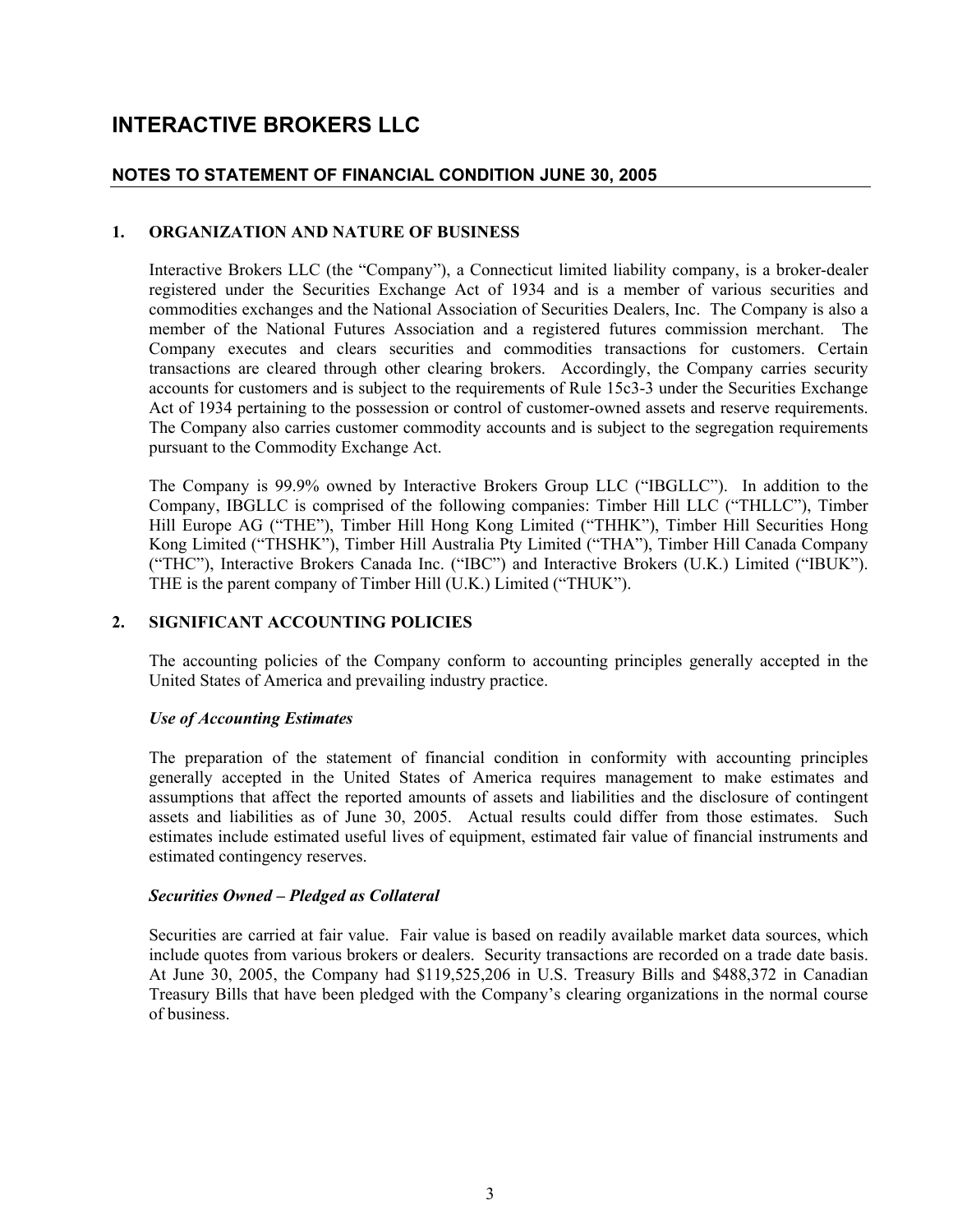## *Receivables from and Payables to Brokers, Dealers and Clearing Organizations*

Receivables from and payables to brokers, dealers and clearing organizations represent amounts from unsettled customer trading activities and margin deposits on June 30, 2005.

## *Collateralized Financing Arrangements*

Securities purchased under agreements to resell and securities sold under agreements to repurchase are treated as collateralized financing transactions and are carried at contract value plus accrued interest as specified in the respective agreements. The Company's policy is to obtain possession of collateral, with a market value equal to or in excess of the principal amount loaned under resale agreements. To ensure that the market value of the underlying collateral remains sufficient, this collateral is valued daily with additional collateral obtained or excess collateral returned when appropriate, as required through contractual provisions.

The Company borrows securities in order to facilitate customer settlements. Securities borrowed are recorded at the amount of cash collateral advanced. Interest is accrued at the stipulated contract rate. Securities borrowed transactions require the Company to deposit cash, letters of credit, or other securities with the counterparty. The Company monitors the market value of securities borrowed on a daily basis, with additional collateral obtained or refunded as necessary.

On the statement of financial condition for the period ended June 30, 2005, any firm owned securities pledged to counterparties where the counterparty has the right, by contract or custom, to sell or repledge the securities are classified as securities pledged as collateral, as required by Statement of Financial Accounting Standards ("SFAS") No. 140, *Accounting for Transfers and Servicing of Financial Assets and Extinguishments of Liabilities – a Replacement of FASB Statement No. 125.* There were \$120,013,593 of such securities pledged on June 30, 2005. The market value of collateral received from counterparties amounted to \$115,015,287 of which none has been repledged.

## *Property and Equipment*

Property and equipment primarily consists of technology hardware and software. Property and equipment are reported at historical cost, net of accumulated depreciation and amortization. Depreciation and amortization are computed using the straight-line method. Equipment is depreciated over the estimated useful lives of the assets. Net of accumulated depreciation and amortization, total property and equipment of \$4,558,453 was included in Other assets at June 30, 2005.

## *Translation of Foreign Currencies*

Assets and liabilities denominated in foreign currencies are translated at year-end rates of exchange.

## *Off Balance-Sheet Transactions*

The Company enters into cross-currency swap agreements for customer funds denominated in foreign currencies in order to fund the U.S. dollars denominated safekeeping account for the benefit of customers. A cross-currency swap is an agreement to exchange a fixed amount of one currency for specified amount of a second currency at the outset and at completion of the swap term. As of June 30, 2005, the Company had outstanding swap agreements in the amount of Euro 204,114,585, Australian dollar 13,000,000, Canadian dollar 20,000,000, British pound 8,000,000, Swiss franc 18,000,000, Hong Kong dollar 35,000,000 and Japanese yen 500,000,000 for counter-value in U.S. dollars.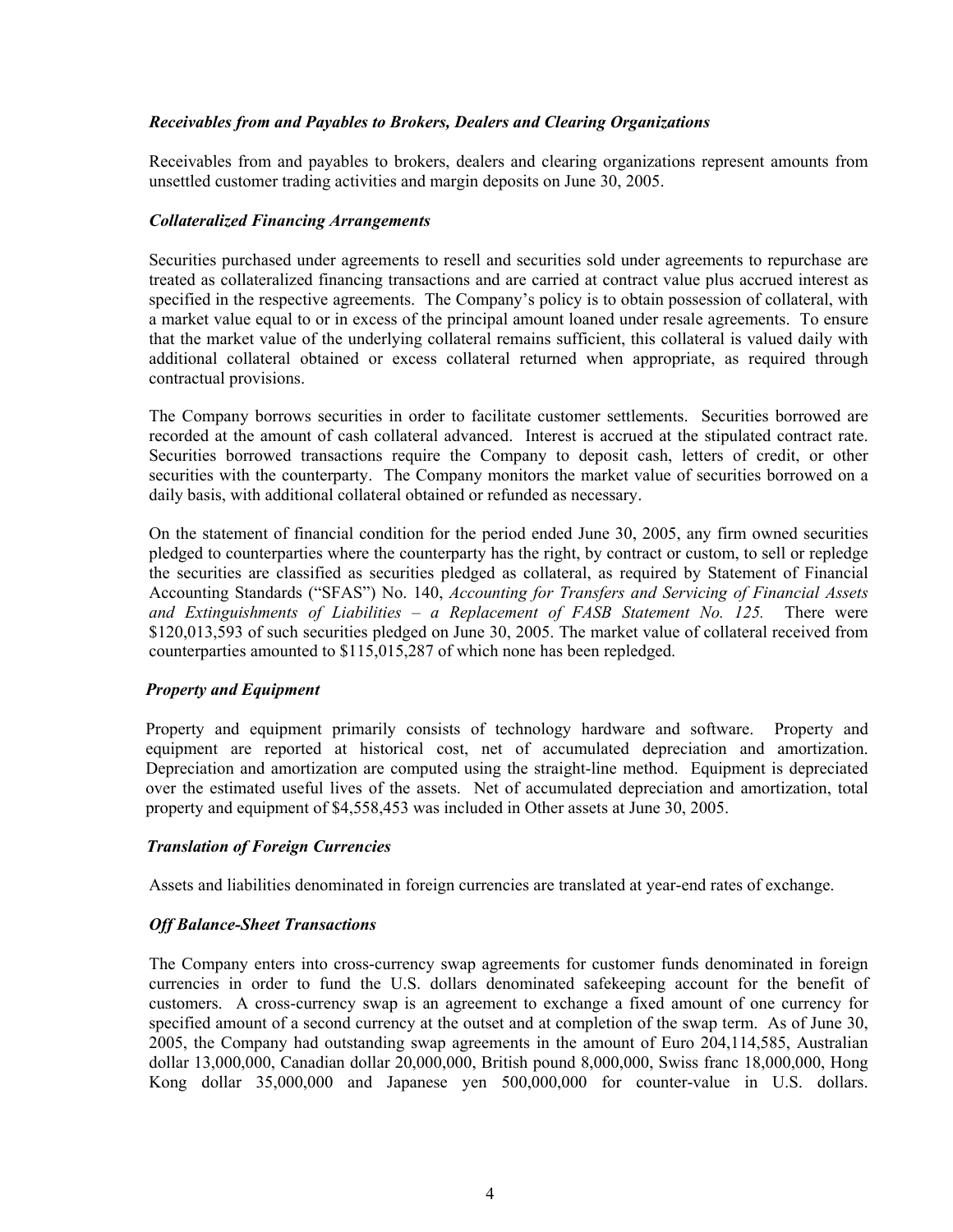#### *Guarantees*

In connection with its retail brokerage business, the Company performs securities and commodities execution, clearance and settlement on behalf of its customers for whom it commits to settle trades submitted by such customers, with the applicable clearing houses. The Company stands ready to meet the obligations of its customers with respect to securities and commodities transactions. If a customer fails to fulfill his obligation, the Company must fulfill the customer's obligation with the trade counterparty. The Company is fully secured by assets in the customer's account as well as any proceeds received from the securities and commodities transactions entered into by the Company on behalf of the customer. No contingent liability is carried on the balance sheet for these transactions as they are fully collateralized.

## *New Accounting Pronouncements*

The Company adopted Financial Accounting Standard Board ("FASB") Interpretation No. 46(R), *Consolidation of Variable Interest Entities*, *an interpretation of ARB 51*, ("FIN 46R"), as revised, to determine when enterprises should consolidate variable interest entities ("VIE's"). FIN 46R requires that a VIE be consolidated by its "primary beneficiary", who is the party subject to the majority of the expected losses or the majority of the expected residual returns of the VIE, or both. The adoption did not have a material impact on the Company's financial statements.

In December 2004, the FASB issued SFAS No. 123 (revised 2004), *Share-Based Payment* ("SFAS No. 123R"). SFAS 123R eliminates the intrinsic value method under APB 25 as an alternative method of accounting for stock-based awards. SFAS No. 123R also revises the fair-value-based method of accounting for share-based payment liabilities, forfeitures, and modifications of stock-based awards and clarifies SFAS No. 123's guidance in several areas, including measuring fair value, classifying an award as equity or as a liability, and attributing compensation cost to reporting periods. The Company adopted SFAS No. 123R in December 2004, and the adoption did not have a material impact on the Company's financial statements.

## **3. SEGREGATION OF FUNDS**

In accordance with the Commodity Exchange Act, the Company is required to segregate all monies, securities and property received to margin and to guaranty or secure the trades or contracts of customers in regulated commodities. As of June 30, 2005, cash and securities in the amount of \$97,427,352 were segregated.

In accordance with CFTC regulation 30.7, the Company is required to segregate all monies, securities and property received to margin and to guaranty or secure the trades or contracts of customers on foreign boards of trade. As of June 30, 2005, cash and securities in the amount of \$40,944,995 were segregated.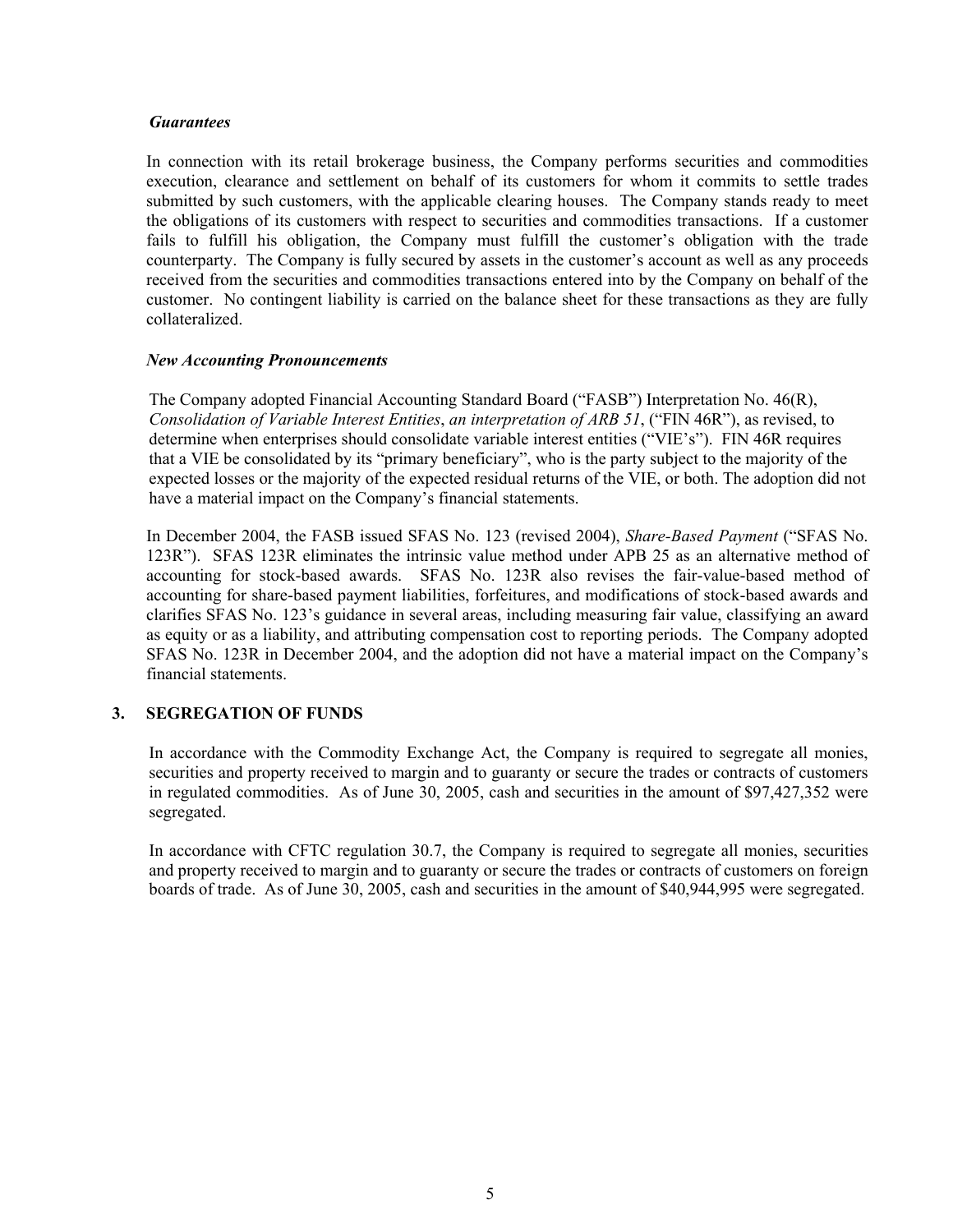#### **4. RESERVE REQUIREMENTS AND POSSESSION OR CONTROL REQUIREMENTS**

In accordance with the Securities Exchange Act of 1934, the Company is required to maintain a separate bank account for the exclusive benefit of customers. As of June 30, 2005, the Company held cash and securities segregated for the benefit of customers in the amount of \$1,281,652,887 to satisfy this requirement.

## **5. FAIR VALUE DISCLOSURES**

Due to the nature of its operations, substantially all of the Company's financial instrument assets are comprised of: cash, cash and securities segregated for federal and other regulations or deposited with clearing organizations, securities purchased under agreements to resell, securities borrowed, and receivables from brokers, dealers and clearing organizations and other assets which are short-term in nature and are reflected at amounts approximating fair value. Similarly, all of the Company's financial instrument liabilities arise from customers, securities sold under agreements to repurchase and liabilities, which are short-term in nature and are reported at amounts approximating fair value.

## **6. NET CAPITAL REQUIREMENTS**

The Company is subject to the Uniform Net Capital Rule (Rule 15c3-1) under the Securities Exchange Act of 1934, which requires the maintenance of minimum net capital. The Company has elected to use the alternative method permitted by the rule, which requires that the Company maintain minimum net capital, as defined, equal to the greater of \$250,000 or 2 percent of aggregate debit balances arising from customer transactions, as defined. The Company is also subject to the Commodity Futures Trading Commission's minimum financial requirements (Regulation 1.17). On September 30, 2004 Commodity Futures Trading Commission amended Rule 1.17 to require that the Company maintain minimum net capital, as defined, of 8% of the total risk margin requirement for all positions carried in customer accounts plus 4% of the total risk margin requirement for all positions carried in noncustomer accounts. The Net Capital Rule also provides that equity capital may not be withdrawn or cash dividends paid if resulting net capital would be less than 5% of aggregate debits. At June 30, 2005, the Company had net capital of \$146,401,715, which was \$135,618,520 in excess of required net capital.

## **7. RELATED PARTY TRANSACTIONS**

IBLLC, IBUK and IBC are registered broker-dealers in the US, Great Britain and Canada, respectively, and engage in execution and clearing securities services for customers. THLLC, THE, THUK, THC, THA, THHK and THSHK are registered securities dealers in US, Switzerland, Great Britain, Canada, Australia and Hong Kong, respectively, and trade on a proprietary basis. IBGLLC is the holding company for the group of operating companies. These companies share administrative, financial and technological resources, as well as engage in security transactions such as trade execution in the ordinary course of business with the Company.